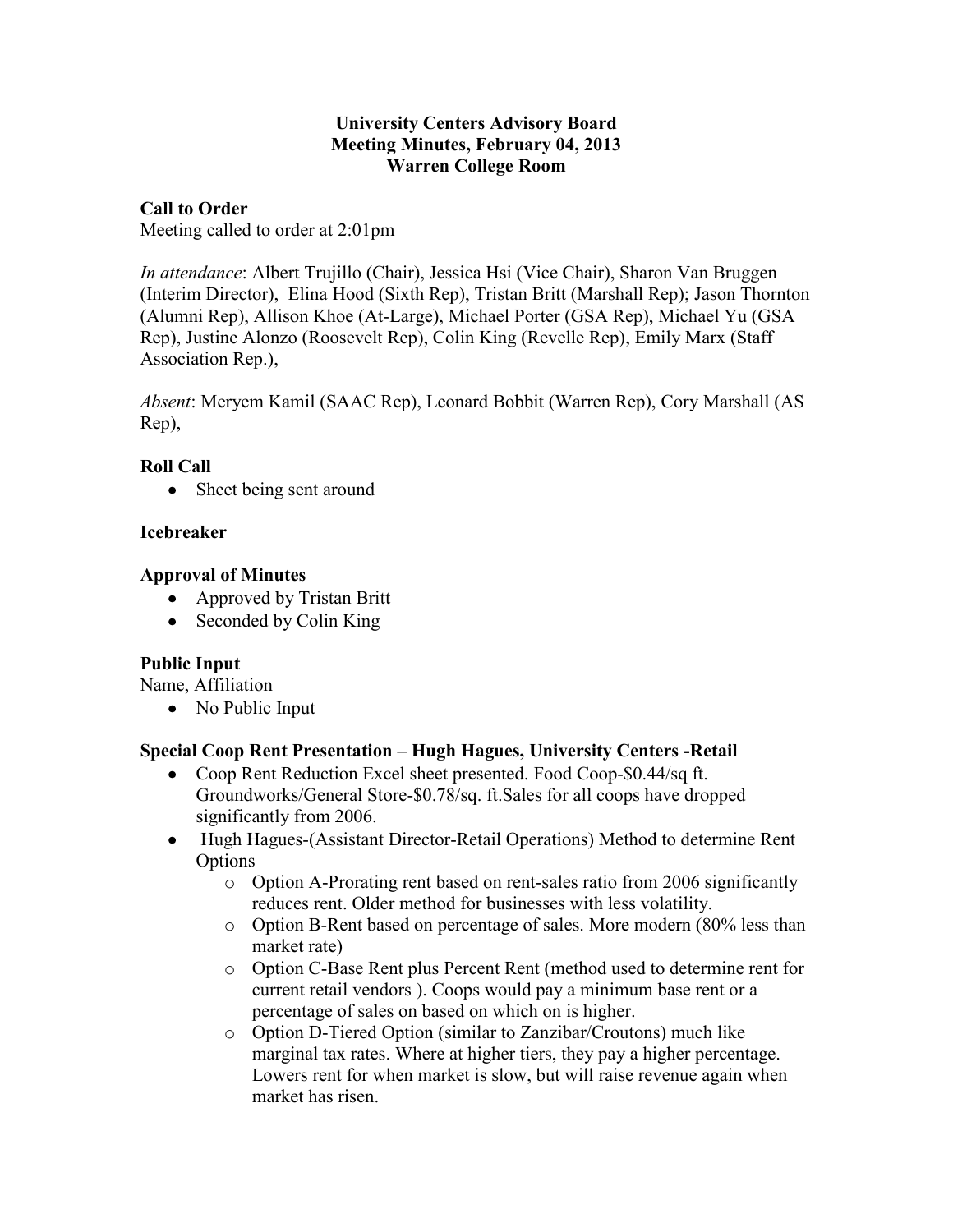- o All rent options would be retroactive and significantly reduce coop debt.
- Tristan: Concern with low rents when asking students to vote on a UCEN referendum. Consolidate coops.
- Albert: Removing a coop could negatively affect University Centers. A.S. is also attempting to increase coop sales through holding programs there.
- Jason: What is the cost of coops?
- Sharon: Space and facility the main cost to UCEN.
- Michael Yu: Current lower bound in performance sale models may be too low.
- Hugh: Groundworks, of the 3 coops, have the lowest sales but are treading water. But Food Coop and General Store likely need relief. Food Coop may financially dissolve if no assistance (losing about \$10k annually, basically insolvent).
- Colin: Have the coops raised their prices to reduce their debt?
- Michael Yu: These rent ratios set a low standard for their rent. Lower rates as forgiveness of past years.
- Tristan: Change in sales may also reflect expansion of PC East and change in campus culture.
- Jessica: Is there language that states coops can go in to debt?
- Sharon: Master Space Agreement includes late fees, but UCEN has not collecting fees due to past UCAB, AS, GSA councils interest in maintaining the coops
- Straw Poll:
	- o A Per Square Foot, Based on Ratio of Sales from 2006-11: 0
	- o B Percent of Sales: 2
	- o C Base Minimum or Percent of Sales (whichever higher): 8
	- o D Tiered: 6
	- o Abstain: 0

## **Budget**

- Referendum Language
	- o New fee model:
	- o \$11 quarterly fee increase with 2.90% CPI
	- o No portion of the fee can go towards the maintenance, repair and operations of the Women's Center, CCC, LGBT Center

# **Chair Report,** *Albert Trujillo*

- Coops Updates
	- o By Feb 13, reconvene with new committee to draft MSA. Three Grad Students, Six Undergrad, Three Staff.
	- o Che is under the impression that they were taxed incorrectly for the shows they had. Waiting to hear back from the State. Che has a meeting with the Student Legal Services on Thursday of this week
- Executive Advisory Cmte Update
	- o Need two more reps. It meets twice a quarter with various representatives from different departments like real estate, bookstore, etc. For next meeting, need to go in with more specific questions.